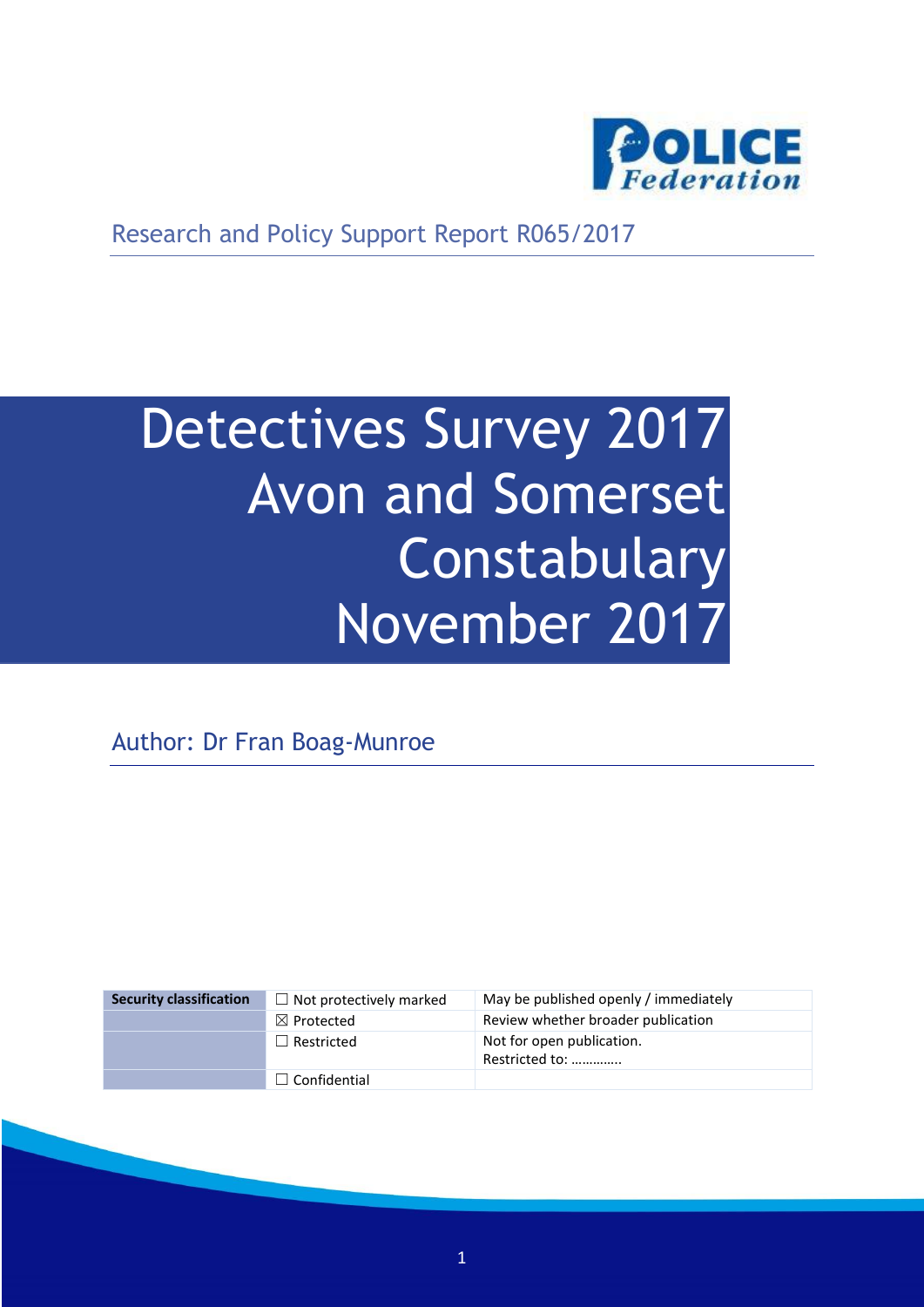#### **INTRODUCTION**

This report provides a summary of responses to the PFEW National Detectives Survey received from respondents in Avon and Somerset Constabulary in 2017.

Some of the questions asked in this year's survey were the same as in the 2015 National Detectives Survey; this allowed us to monitor any changes since the last time the survey was conducted. Other questions were new to 2017, to be able to look in more detail at the context in which detectives are currently working.

Where appropriate, details of average responses for the police service as a whole are also presented, differences between the national and local responses have not been tested statistically and therefore any differences reported are for guidance only and must be treated with caution.

#### **RESPONSE RATE AND RESPONDENTS**

The National Detectives Survey 2017 opened on 1st September 2017 and closed on 24th September 2017. During this time, detective officers were invited to attend via the Police Federation's National Membership Database, as well as via local Joint Branch Boards and the National Detectives Forum mailing list.

**188 responses were received from detectives in Avon and Somerset Constabulary**. There is still no accepted measure of the total number of detectives in England and Wales. It is therefore not possible to calculate a definitive response rate for the survey as a proportion of the total number of detectives. However, for comparison the number of responses received within Avon and Somerset Constabulary was higher than when this survey was last conducted in 2015, when 82 responses were received.

#### **IMPACT OF SERVICE CUTS**

**57% of respondents within Avon and Somerset Constabulary said that service cuts have had a major impact on their morale**; this was higher than the national average, where 56% detectives said that service cuts have had a major impact upon their morale.

In addition, **28% of respondents within Avon and Somerset Constabulary said service cuts have had a major impact upon their physical health and wellbeing, whilst 33% said that service cuts have had a major impact upon their mental health and wellbeing**. For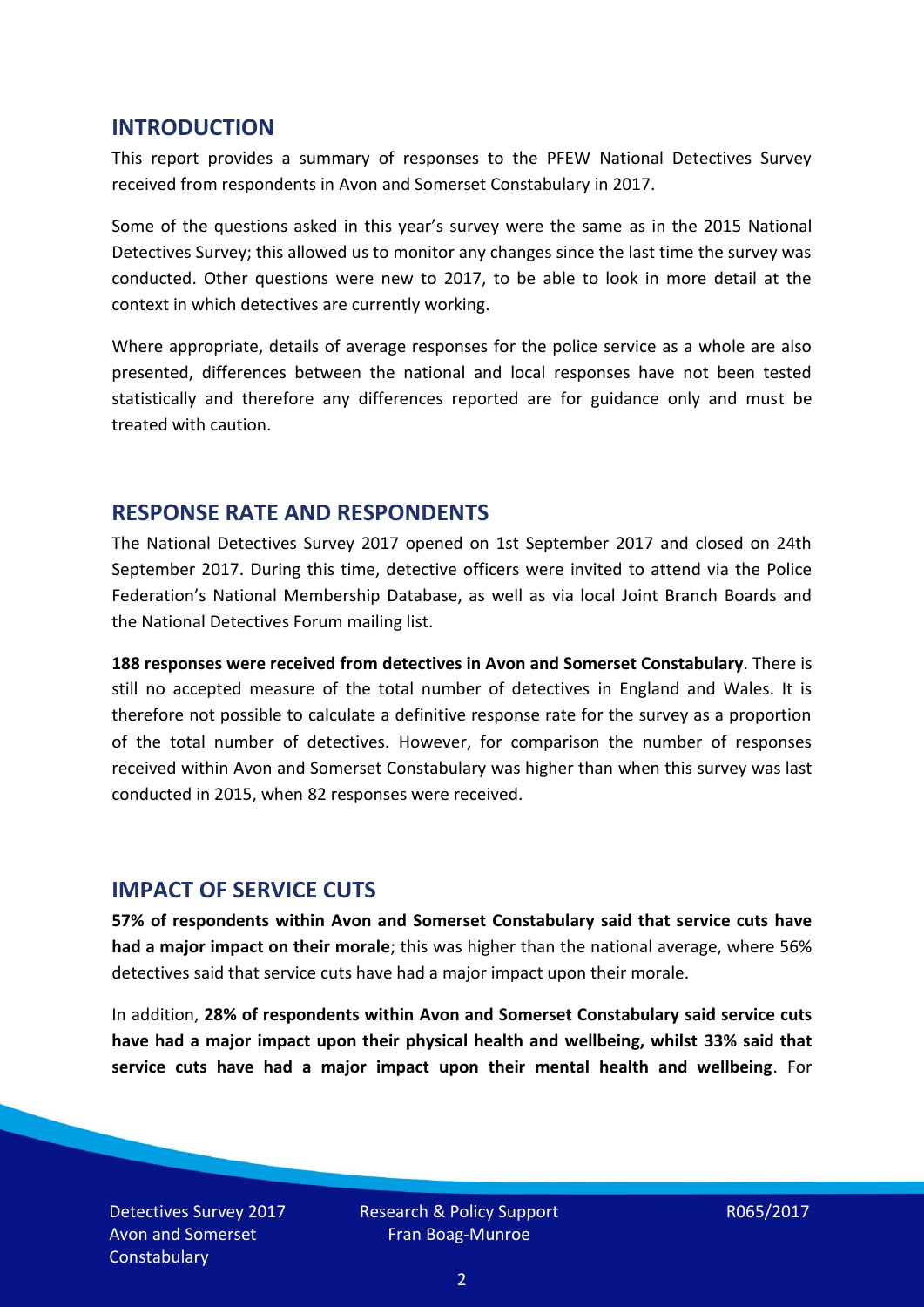comparison, in England and Wales as whole 27% of detectives said that service cuts have had a major impact on their physical health and wellbeing and also on their mental health and wellbeing.

| How, if at all, have<br>service cuts affected | No impact | <b>Minor impact</b> | <b>Moderate</b><br>impact | <b>Major impact</b> |
|-----------------------------------------------|-----------|---------------------|---------------------------|---------------------|
| Your morale                                   | 4%        | 6%                  | 32%                       | 57%                 |
| Your physical health and<br>wellbeing         | 13%       | 16%                 | 43%                       | 28%                 |
| Your mental health and<br>wellbeing           | 12%       | 17%                 | 38%                       | 33%                 |

**70% of respondents in Avon and Somerset Constabulary said that service cuts have substantially increased their overall workload; 59% said that service cuts have substantially increased how fatigued they feel; and 58% said that service cuts have substantially increased how stressful they find their jobs**. Comparison of these proportions in Avon and Somerset Constabulary to England and Wales as a whole can be found in the table below.

|                                    | <b>Avon and Somerset</b><br><b>Constabulary</b>         | <b>England and Wales</b>                                |
|------------------------------------|---------------------------------------------------------|---------------------------------------------------------|
| Your overall workload              | 70% substantially increased<br>(24% slightly increased) | 62% substantially increased<br>(32% slightly increased) |
| How fatigued you feel              | 59% substantially increased<br>(33% slightly increased) | 53% substantially increased<br>(38% slightly increased) |
| How stressful you find your<br>job | 58% substantially increased<br>(33% slightly increased) | 49% substantially increased<br>(41% slightly increased) |

Detectives Survey 2017 Avon and Somerset **Constabulary**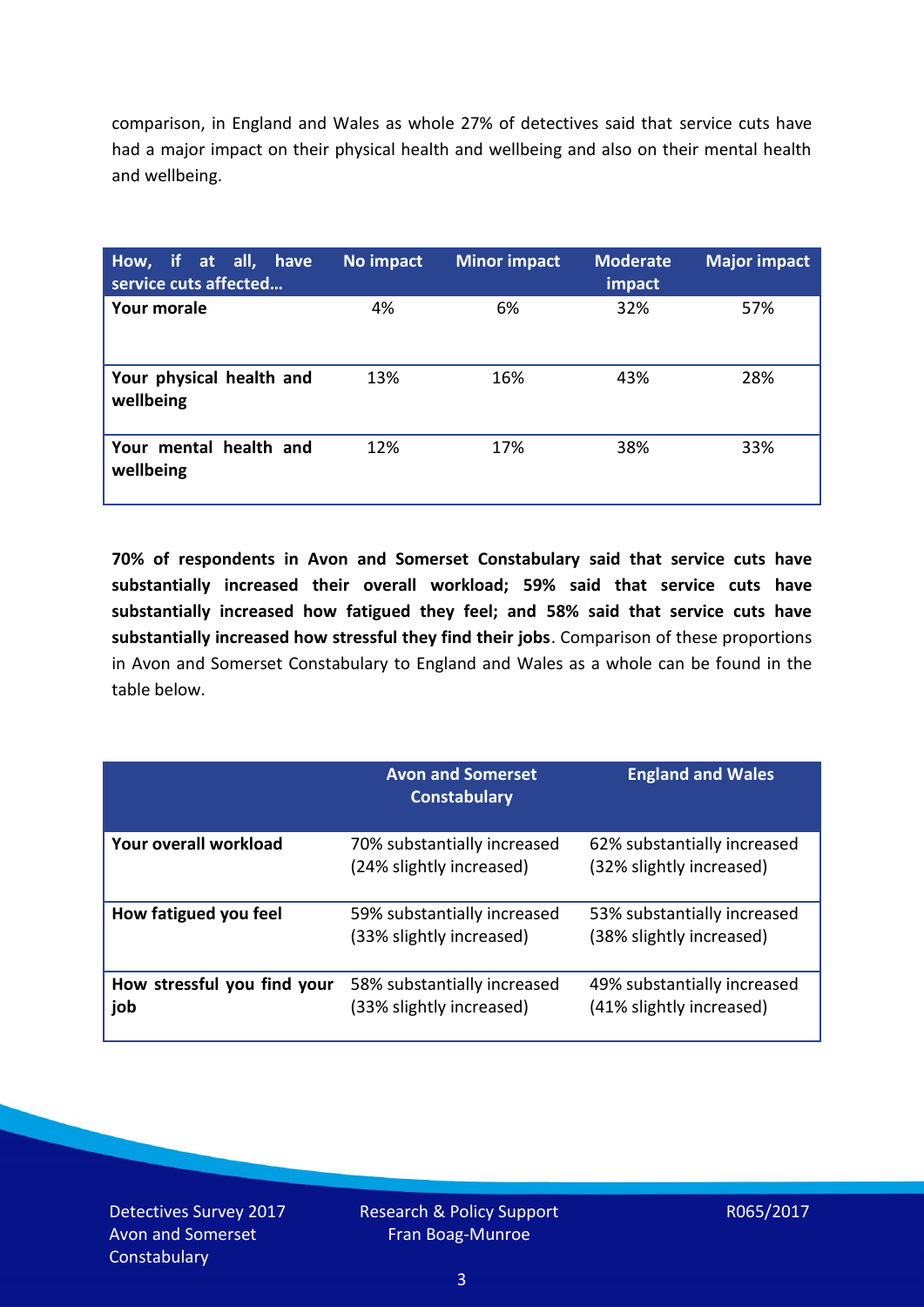## **WORKLOAD AND JOB DEMANDS**

**78% of respondents in Avon and Somerset Constabulary said that their workload in the last 12 months was either too high or much too high**. This is higher than the national average - in England and Wales as a whole, 76% of respondents said that their workload had been too high or much too high in the last 12 months.

22% of respondents in Avon and Somerset Constabulary said that their workload enabled them to provide the service needed to victims either most or all of the time; this compares to 27% of detectives in England and Wales as a whole. **The proportion of respondents in Avon and Somerset Constabulary who said that their workload enabled them to provide the service needed to victims either most or all of the time has increased since 2015** when 16% of respondents felt that they could provide the service needed either most or all of the time.

In addition, 20% of respondents in Avon and Somerset Constabulary said that their workload enabled them to provide the service needed to witnesses either most or all of the time, in comparison to 22% of detectives in England and Wales overall. **The proportion of respondents in Avon and Somerset Constabulary who said that their workload enabled them to provide the service needed to witnesses either most or all of the time has increased since 2015**, when 17% of respondents felt that they could provide the service needed either most or all of the time.

| Does your workload enable<br>you to provide the service<br>needed to? | <b>Never</b> | <b>Sometimes</b> | Most or all of the<br>time |
|-----------------------------------------------------------------------|--------------|------------------|----------------------------|
| <b>Victims</b>                                                        | 11%          | 67%              | 22%                        |
| <b>Witnesses</b>                                                      | 16%          | 65%              | 20%                        |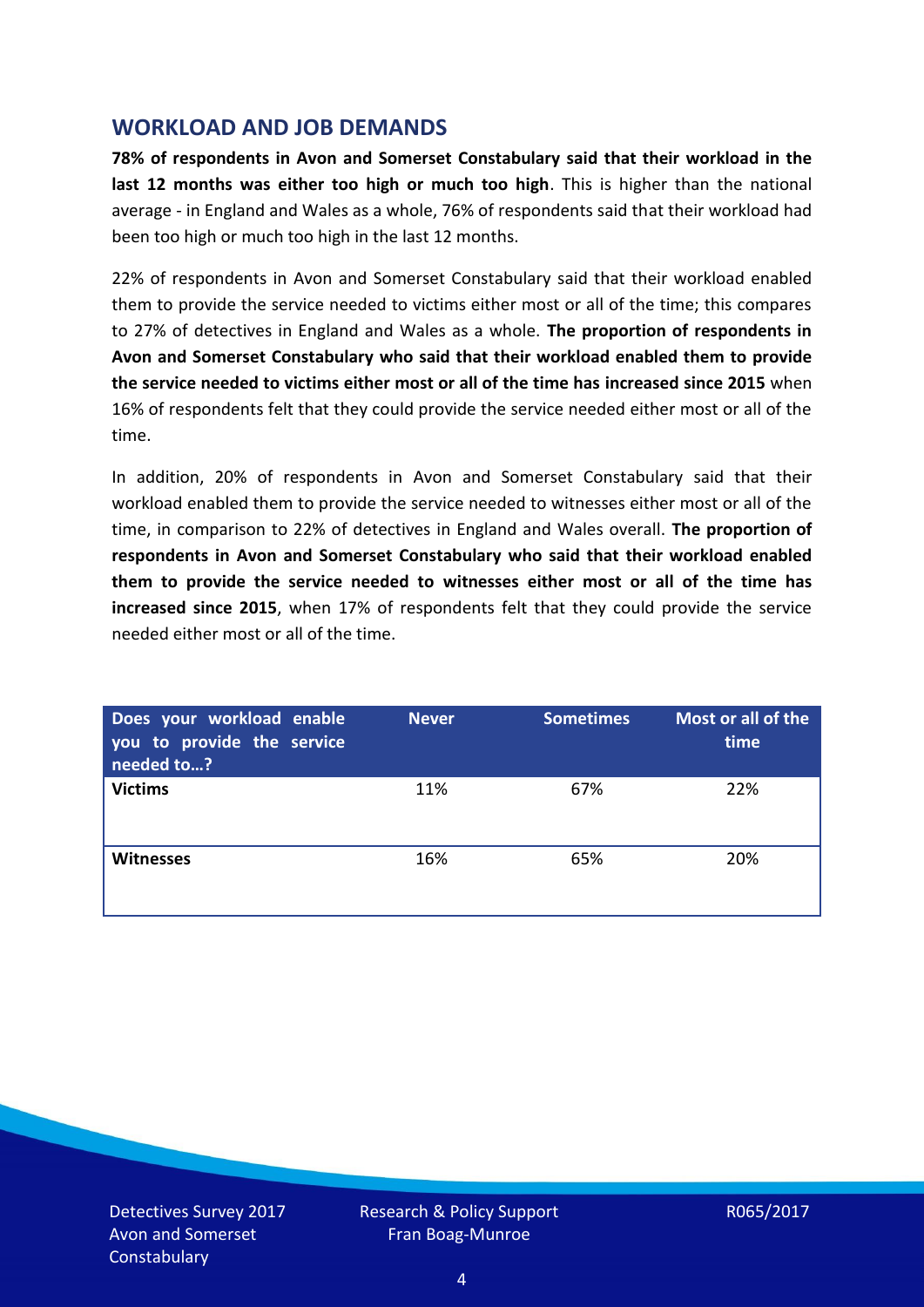### **JOB RELATED STRESS**

In Avon and Somerset Constabulary, **52% of respondents said that they felt emotionally drained from work either most or all of the time**. Nationally, this proportion was 48%. The proportion of respondents in Avon and Somerset Constabulary who said that they had felt emotionally drained from work either most or all of the time has decreased since 2015, when 62% of respondents said that they felt emotionally drained from work.

**54% of respondents in Avon and Somerset Constabulary said that their job was either very or extremely stressful**. This is the proportion of respondents who, in effect, report a nondiagnostic case of work-related stress within Avon and Somerset Constabulary.



In England and Wales as a whole 48% of detectives reported a case of work-related stress. Therefore **the proportion of respondents in Avon and Somerset Constabulary who reported a case of work-related stress was higher than the national average**. The reasons given by respondents in Avon and Somerset Constabulary for why they found their job stressful are presented below.

Detectives Survey 2017 Avon and Somerset **Constabulary**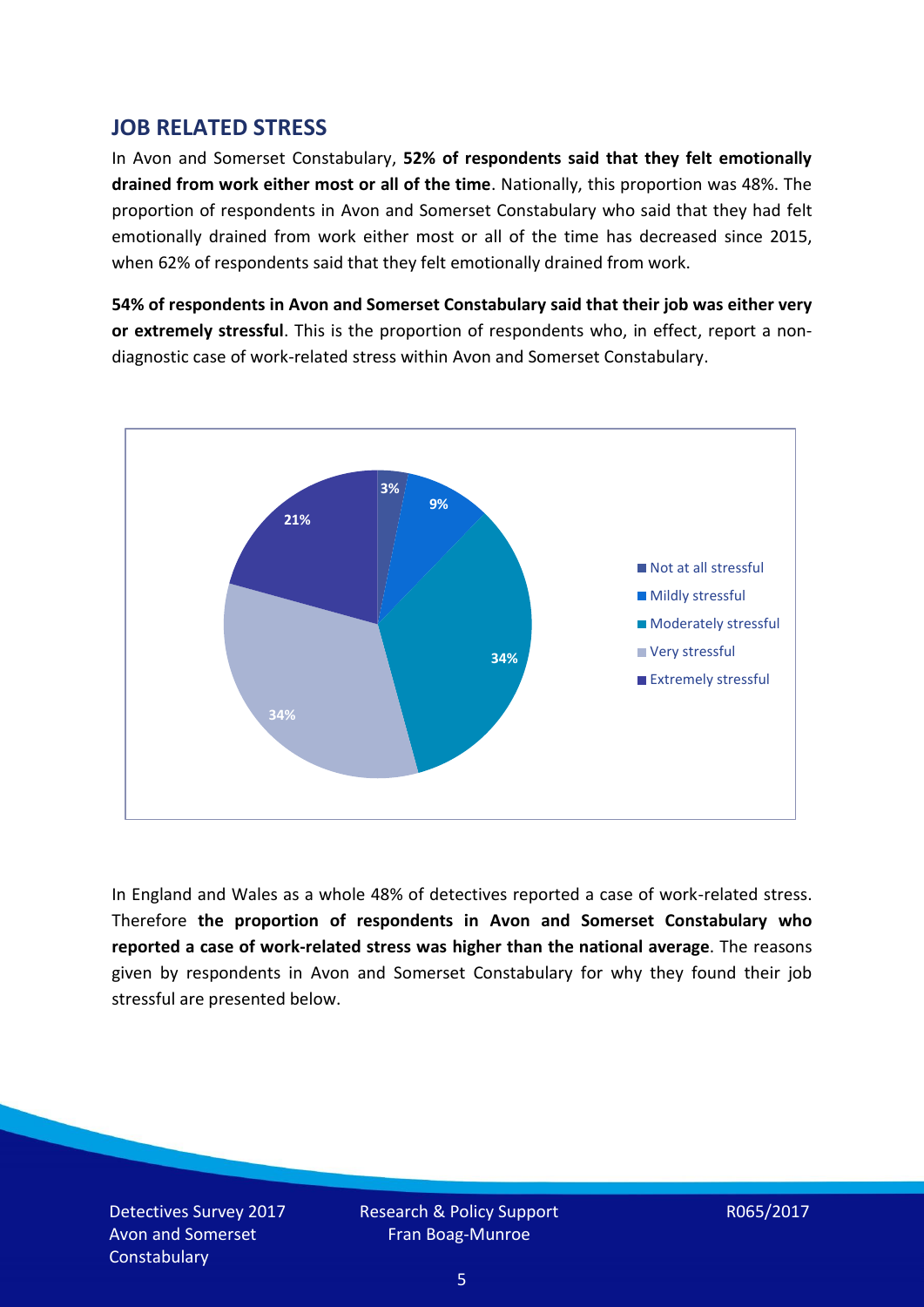| My job is stressful because                                                                | <b>Proportion</b><br>agreeing or<br>strongly<br>agreeing in<br><b>Avon and</b><br><b>Somerset</b><br><b>Constabulary</b> | <b>Proportion</b><br>agreeing or<br>strongly<br>agreeing in<br><b>England and</b><br><b>Wales</b> |
|--------------------------------------------------------------------------------------------|--------------------------------------------------------------------------------------------------------------------------|---------------------------------------------------------------------------------------------------|
| There are high levels of personal responsibility                                           | 93%                                                                                                                      | 93%                                                                                               |
| There aren't enough officers in my team/unit                                               | 81%                                                                                                                      | 86%                                                                                               |
| I feel like the general public and partner agencies often<br>have unrealistic expectations | 80%                                                                                                                      | 82%                                                                                               |
| The nature of my work is high-risk                                                         | 86%                                                                                                                      | 80%                                                                                               |
| I have a high workload                                                                     | 78%                                                                                                                      | 80%                                                                                               |
| There is frequent organisational change                                                    | 79%                                                                                                                      | 79%                                                                                               |
| My work is emotionally demanding                                                           | 74%                                                                                                                      | 71%                                                                                               |
| I don't have enough time to be able to do my job to a<br>standard of which I can be proud  | 74%                                                                                                                      | 70%                                                                                               |
| I am unable to meet all the conflicting demands on my<br>time at work                      | 70%                                                                                                                      | 69%                                                                                               |
| I am exposed to traumatic or distressing incidents and<br>material                         | 72%                                                                                                                      | 64%                                                                                               |
| I frequently have unrealistic time pressures                                               | 66%                                                                                                                      | 61%                                                                                               |
| There aren't enough opportunities for professional<br>development                          | 56%                                                                                                                      | 57%                                                                                               |
| I frequently have unachievable deadlines                                                   | 57%                                                                                                                      | 57%                                                                                               |
| I am often pressured to work long hours                                                    | 59%                                                                                                                      | 51%                                                                                               |
| My work-life balance is poor                                                               | 52%                                                                                                                      | 43%                                                                                               |
| I don't feel like I have enough support from<br>management                                 | 42%                                                                                                                      | 40%                                                                                               |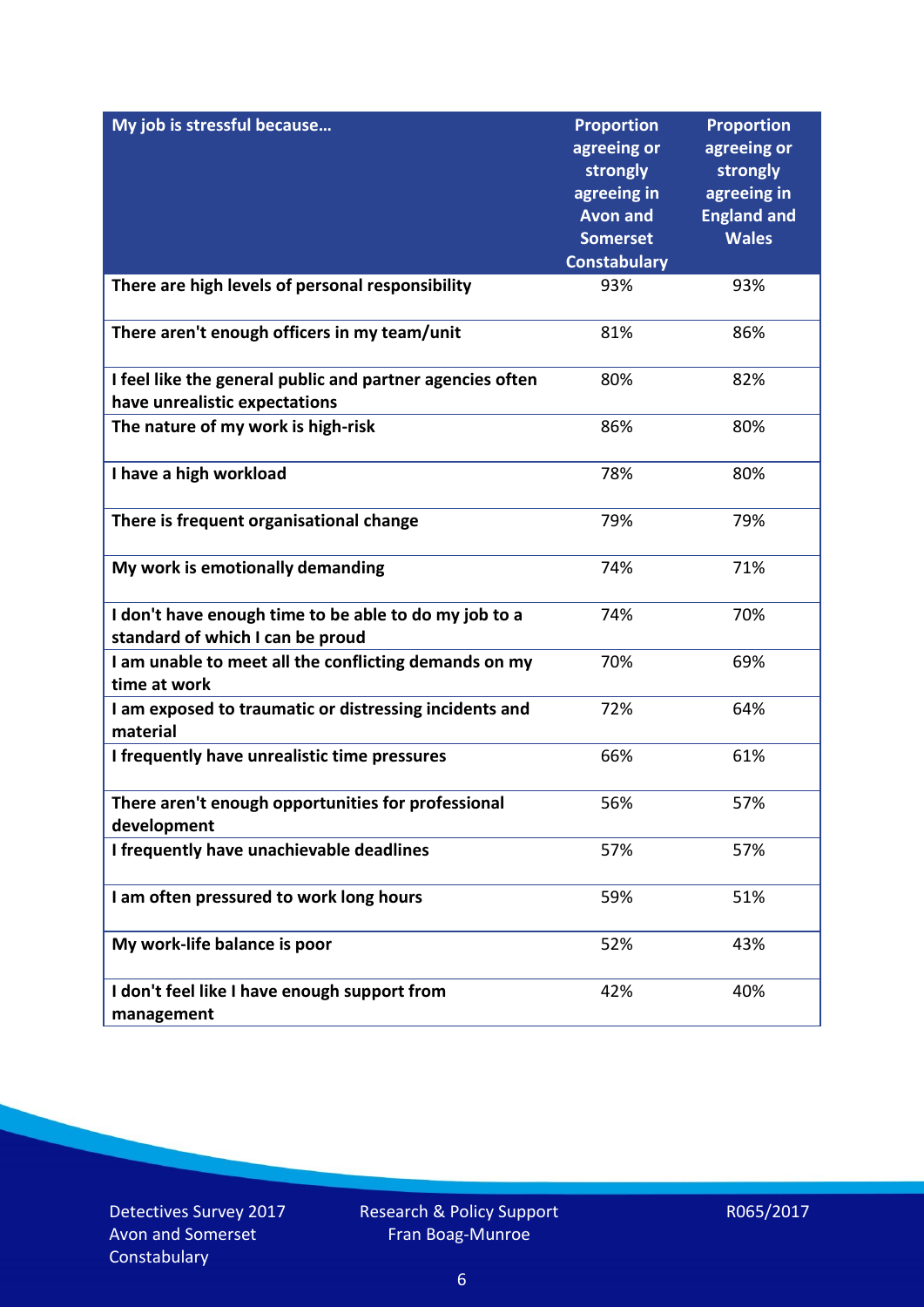### **ABSENCE AND ABSENCE BEHAVIOURS**

**Presenteeism** refers to a person attending work despite feeling that they should have taken sick leave due to their physical or mental health and wellbeing. **In Avon and Somerset Constabulary, 72% of respondents reported at least one instance of presenteeism associated with their physical health and wellbeing** in the last 12 months**; 55% of respondents reported at least one instance of presenteeism associated with their mental health and wellbeing**.

**Leaveism** refers to a person taking annual leave or rest days rather than sick leave for their physical or mental health and wellbeing. In the last year, **28% of respondents in Avon and Somerset Constabulary reported at least one instance of leaveism associated with their physical health and wellbeing**, whilst **31% of respondents in Avon and Somerset Constabulary reported at least one instance of leaveism associated with their mental health and wellbeing.**

Finally, **37% of respondents in Avon and Somerset Constabulary said that they had taken sickness absence due to their physical health and wellbeing** in the last 12 months. In addition, **18% of respondents said that they had taken sickness absence due to their mental health and wellbeing**.

Comparison of the proportions of respondents reporting presenteeism, leaveism and sickness absence in Avon and Somerset Constabulary with England and Wales as a whole can be found in the table below.

|                             | <b>Avon and Somerset Constabulary</b>   |                                       | <b>England and Wales</b>                |                                       |
|-----------------------------|-----------------------------------------|---------------------------------------|-----------------------------------------|---------------------------------------|
| At least one<br>instance of | <b>Physical health</b><br>and wellbeing | <b>Mental health</b><br>and wellbeing | <b>Physical health</b><br>and wellbeing | <b>Mental health</b><br>and wellbeing |
| Presenteeism                | 72%                                     | 55%                                   | 71%                                     | 54%                                   |
| <b>Leaveism</b>             | 28%                                     | 31%                                   | 42%                                     | 33%                                   |
| <b>Sickness</b><br>absence  | 37%                                     | 18%                                   | 35%                                     | 14%                                   |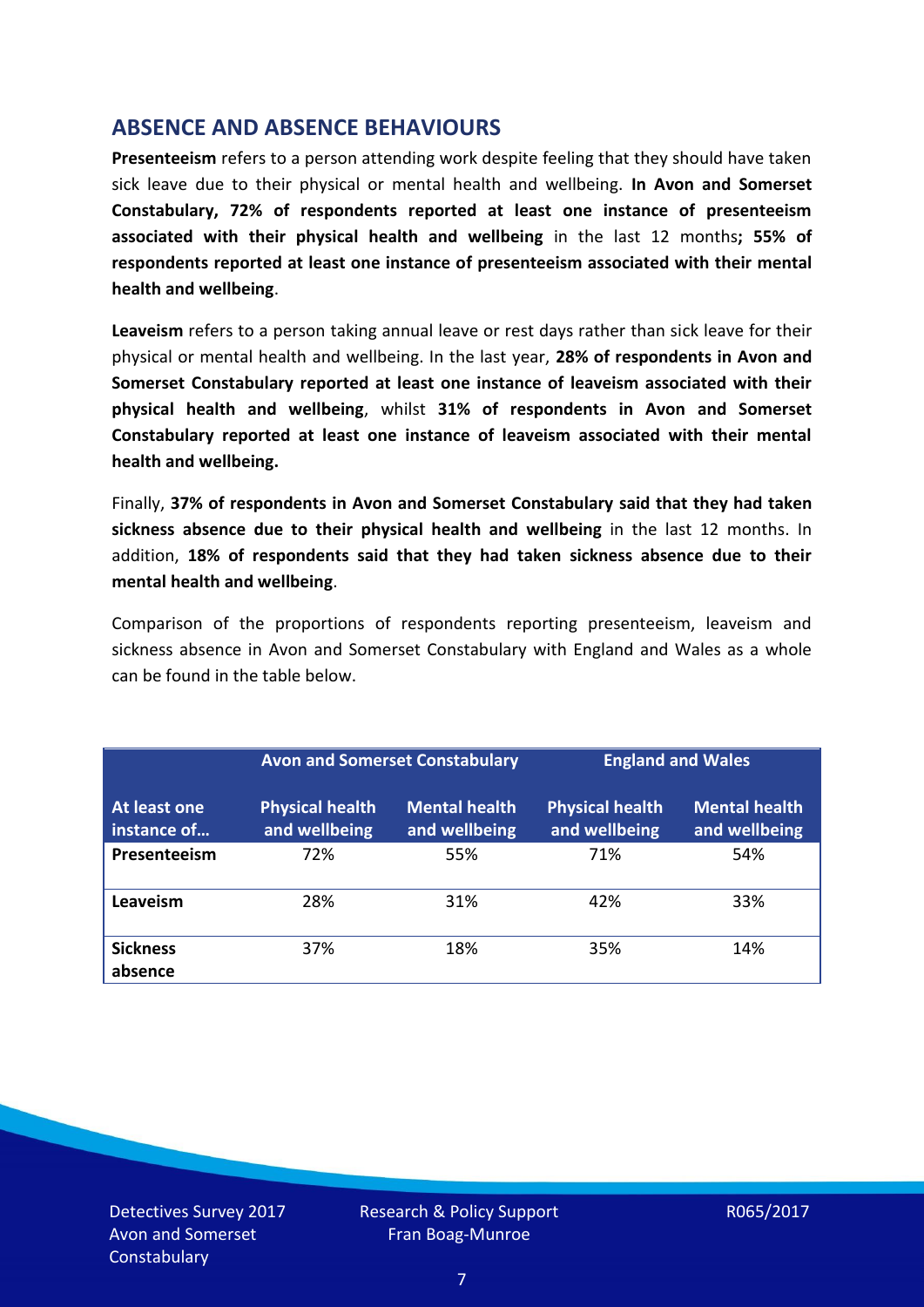### **VIEWS ABOUT THE JOB**

**88% of respondents in Avon and Somerset Constabulary felt that the role of the detective was seen as less valuable to the force than it used to be.** This compares with 85% of detectives in England and Wales as a whole who said that they felt the role of the detective was now less valuable.

Respondents in Avon and Somerset Constabulary were more likely to be dissatisfied than satisfied with their jobs, with **47% of respondents saying that they were dissatisfied and 36% of respondents saying that they were satisfied**. In comparison, 36% of detectives in England and Wales as a whole said that they were dissatisfied with their jobs, whilst 45% of respondents said that they were satisfied.

In addition, **the proportion of respondents in Avon and Somerset Constabulary who said that they were dissatisfied with their job has decreased since 2015**, when 49% of respondents reported job dissatisfaction.

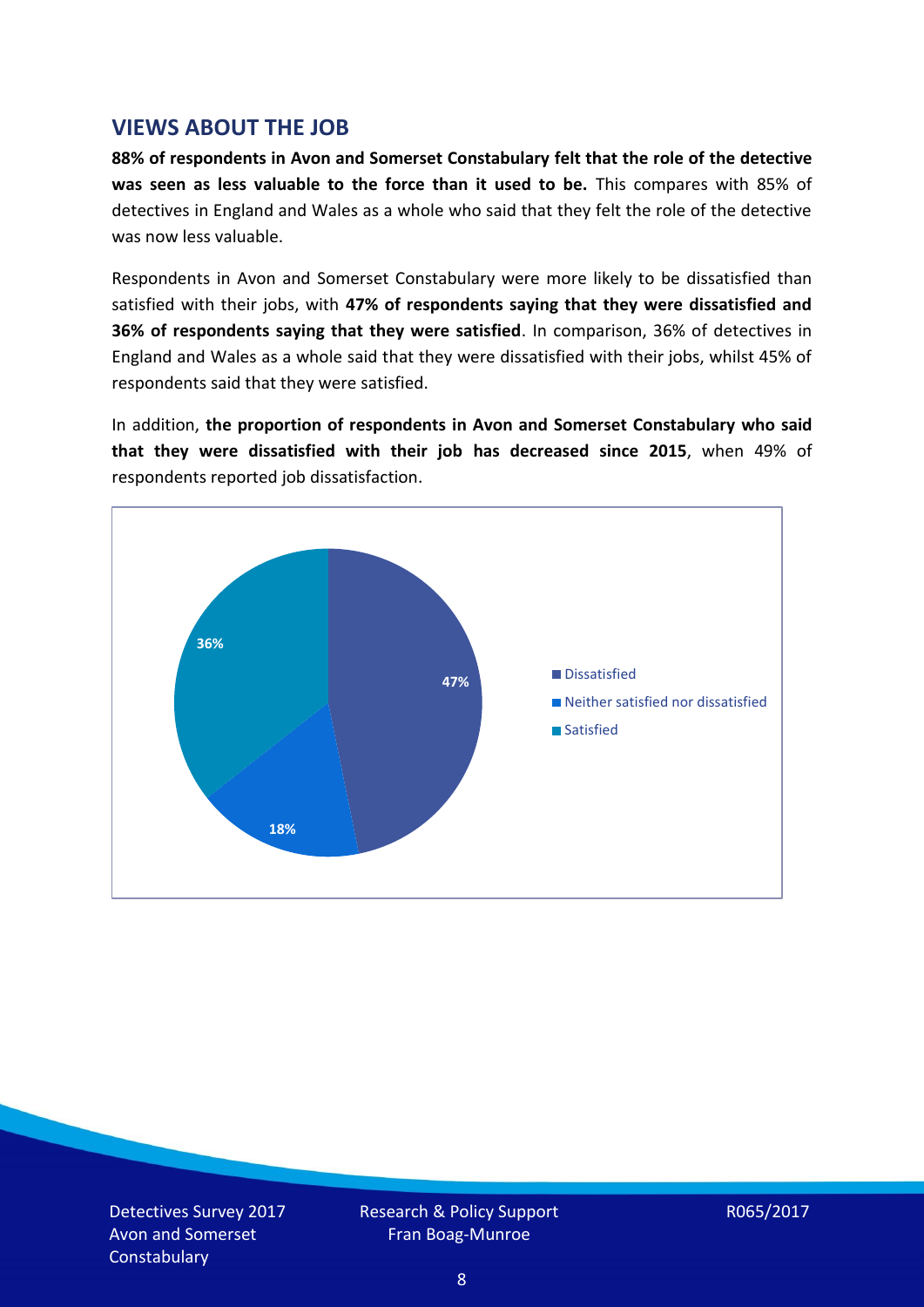## **TRAINING AND CONTINUOUS PROFESSIONAL DEVELOPMENT**

**49% of respondents in Avon and Somerset Constabulary said that they had difficulties securing specific training opportunities**. This has decreased since 2015, when 52% of respondents in Avon and Somerset Constabulary reported difficulties securing specific training opportunities.

The proportion of respondents in Avon and Somerset Constabulary who said that they had difficulties securing training opportunities is lower than the national average, where this year 51% of detectives said that they had difficulties securing training.

In addition, **54% of respondents in Avon and Somerset Constabulary said that they were rarely given enough time to stay up-to-date with the latest developments in their area of work**. This compares to 56% of respondents in England and Wales as a whole. This proportion is lower than in 2015, when 65% of respondents in Avon and Somerset Constabulary said that they rarely had enough time to keep up-to-date with the latest developments.

| Are you given enough time<br>to stay up-to-date with the<br>latest developments in your<br>area of work? | <b>Avon and Somerset</b><br><b>Constabulary</b> | <b>England and Wales</b> |
|----------------------------------------------------------------------------------------------------------|-------------------------------------------------|--------------------------|
| <b>Rarely</b>                                                                                            | 54%                                             | 56%                      |
| <b>Sometimes</b>                                                                                         | 43%                                             | 41%                      |
| <b>Always</b>                                                                                            | 3%                                              | 4%                       |

A list of reasons why respondents in Avon and Somerset Constabulary said that they were not able to stay up-to-date with the latest developments in their field can been found in the table below.

| It is difficult to stay up-to-date with the latest developments<br>in my field because | <b>Avon and</b><br>Somerset<br><b>Constabulary</b> | <b>England</b><br>and Wales |
|----------------------------------------------------------------------------------------|----------------------------------------------------|-----------------------------|
| I have too many competing priorities                                                   | 81%                                                | 79%                         |
| There is no time set aside by my management for study                                  | 77%                                                | 76%                         |

Detectives Survey 2017 Avon and Somerset **Constabulary**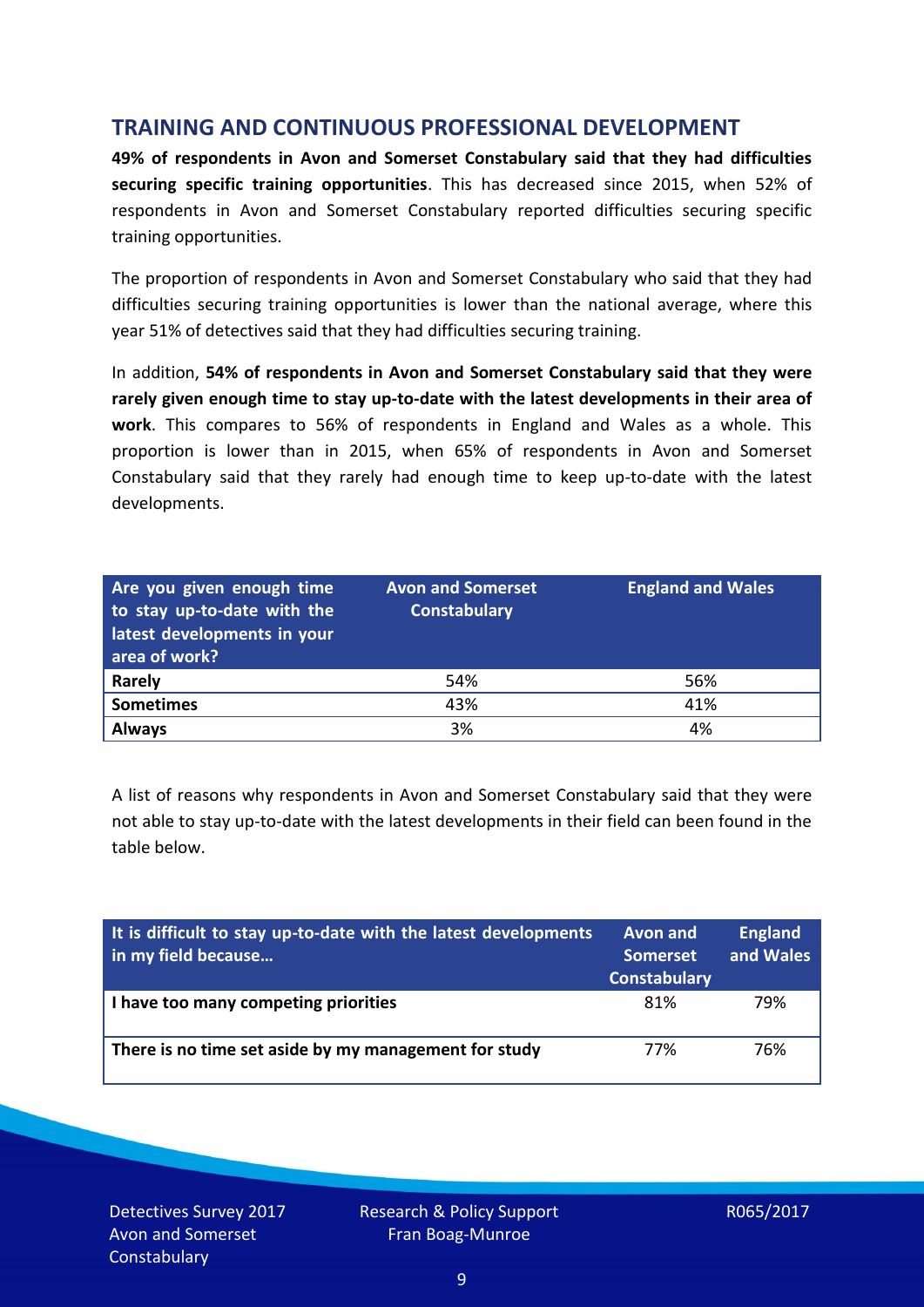| There are not enough officers to cover my day-to-day work<br>for me to attend relevant training | 73% | 76% |
|-------------------------------------------------------------------------------------------------|-----|-----|
| My workload is too high                                                                         | 78% | 76% |
| I have too many other commitments                                                               | 78% | 75% |
| The online learning package provided by NCALT is poorly<br>delivered                            | 62% | 73% |
| There are not enough formal training days                                                       | 61% | 72% |
| I am too tired at the end of the day                                                            | 78% | 71% |
| Access to knowledge management systems that help<br>communicate new developments is poor        | 45% | 51% |
| There is a lack of training staff                                                               | 31% | 46% |
| There is no appropriate training available                                                      | 27% | 44% |

## **ATTRACTION AND RETENTION**

**24% of respondents in Avon and Somerset Constabulary said that they would not change their career path, whilst 12% couldn't think of any job they would prefer**. 15% of respondents said that they would like to change their posting but remain a police officer.

In comparison, 17% of respondents in Avon and Somerset Constabulary said that they would like to change jobs and stop being a police officer, 25% said that they would take any other job but with similar earnings and benefits, and 8% would quit immediately if they could find something else to do.

**The proportion of respondents in Avon and Somerset Constabulary who said that they would quit immediately if they could find something else to do has decreased since 2015**, when 11% of respondents said that they would quit immediately if they could.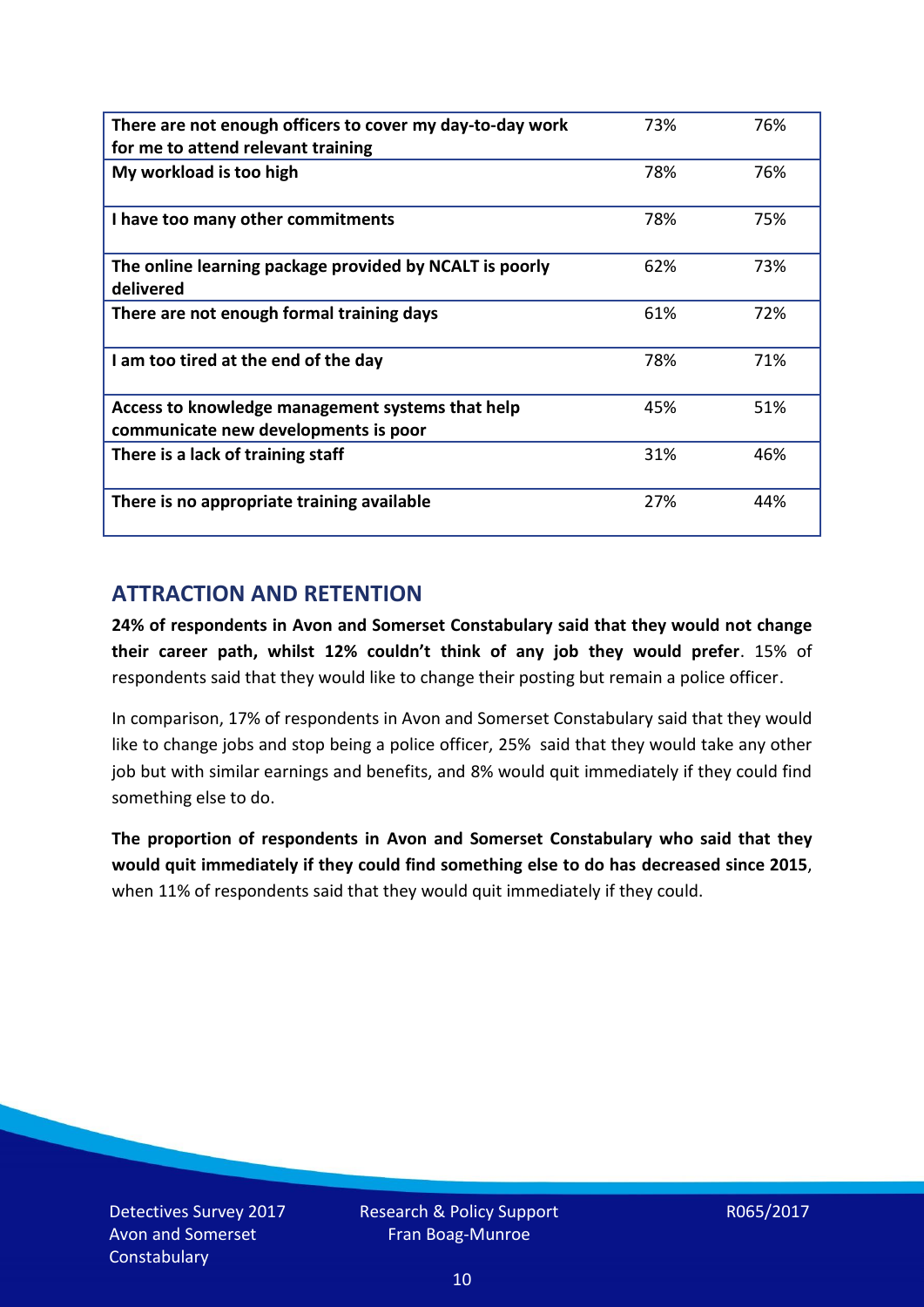|                                                                            | <b>Avon and Somerset</b><br><b>Constabulary</b> | <b>England and Wales</b> |
|----------------------------------------------------------------------------|-------------------------------------------------|--------------------------|
| I would not change my<br>career path                                       | 24%                                             | 22%                      |
| I can't think of any job I<br>would prefer                                 | 12%                                             | 14%                      |
| I would like to change my<br>posting but remain a police<br>officer        | 15%                                             | 14%                      |
| I would like to change my<br>job and stop being a police<br>officer        | 17%                                             | 14%                      |
| I would take almost any<br>other job with similar<br>earnings and benefits | 25%                                             | 26%                      |
| I would quit immediately if I<br>could find something else to<br>do        | 8%                                              | 10%                      |